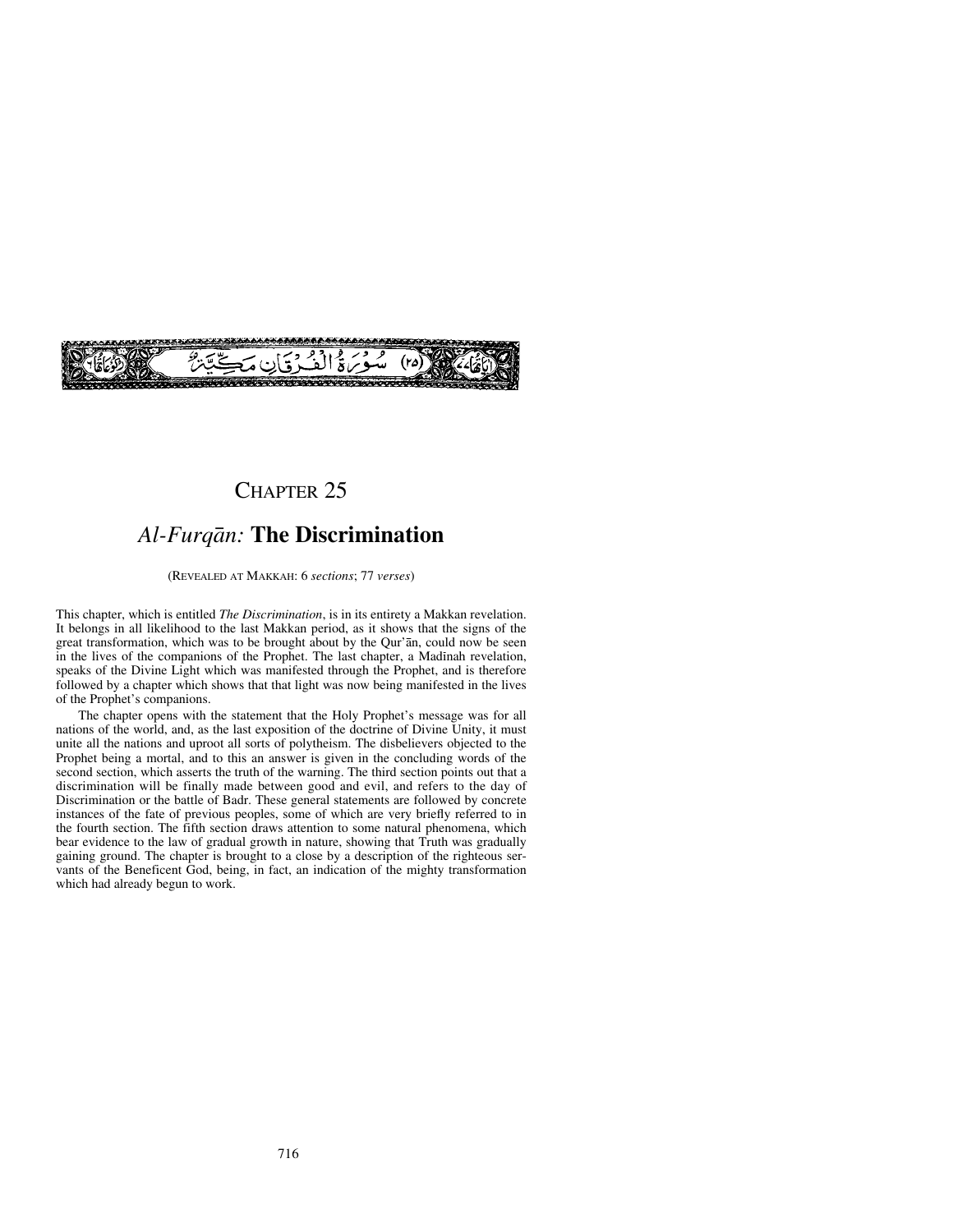## SECTION 1: **A Warner for all Nations**

In the name of Allåh, the Beneficent, the Merciful.

**1** Blessed is He Who sent down the Discrimination upon His servant that he might be a warner to the nations*a*—

**2** He, Whose is the kingdom of the heavens and the earth, and Who did not take to Himself a son, and Who has no associate in the kingdom, and Who created everything, then ordained for it a measure.*<sup>a</sup>*

**3** And they take besides Him gods who create naught, while they are themselves created, and they control for themselves no harm nor profit, and they control not death, nor life, nor raising to life.

**4** And those who disbelieve say: This is nothing but a lie, which he has forged, and other people have helped him at it. So indeed they have brought an iniquity and a falsehood.

**5** And they say: Stories of the ancients, which he has got written, so they are read out to him morning and evening!*<sup>a</sup>*

بِسْعِ اللهِ الرَّحْمٰنِ الرَّحِيْمِ ○ تَبْرَكَ الَّذِيَ نَزَّلَ الْفُرْقَانَ عَلَى عَيْدِ فِيَكْوُنَ لِلْعُلَيِينَ نَذِيْتِرٌ الْمُ الآبائي لَهُ مُلْكُ السَّمٰرٰتِ وَ الْأَدَّضِ وَلَهُ يَتَّخِذُ دَلَدًا وَّلَّهُ يَكُنُّ لَّهُ شَرِيْكُ فِي الْمُلْكِ وَخَلَقَ كُلَّ شَيْءٍ فَقَدَّمَهُ تَقُّبِيتِرَا۞ وَ اتَّخَذُوْا مِنْ دُوْنِيَةِ إِلٰهَي قَبِ لَا بَخْلَقُونَ شَبْكًا وَّهُمْ بُخْلَقُوْنَ وَلَا يَمْلِكُونَ لِاَنْفُسِهِمْ ضَدًّا وَلَا نَفْتَ وَّ لَا يَمْلِكُوْنَ مَوْتَّا وَّ لَاحَيٰوَةً وَّ لَا نُشْوَدًّا وَ قَالَ الَّذِينَ كَفَرُدَّانَ هٰذَآ الْآيَانُ كَمَّ افْتَرْبِيةً وَآيَانَهُ عَلَيْهِ قَوْمُرْ اجْرُدُنَّ فَقَيْدُ جَآءُ دْ ظُلْعًا دّْ يُرْدْيَمَا فَجْ دَ وَبَالَوْٓا آسَاطِدُرُ الْآوَلِيْنَ اكْتَتَبَهَآ فَهِيَ تُمْلِيٰ عَلَيْهِ يُكُنِّ وَّ أَصِيبُلَاهِ

<sup>1</sup>*a.Furqån* (Discrimination, Criterion) is one of the names of the Holy Qur'ån because of the distinction which it brings about between truth and falsehood; see 2:185*c*. As this chapter deals with the mighty transformation which the Holy Qur'ån had brought about in the lives of the people, as shown in the last section, it is mentioned here by the name *Furqån*. The addition of the words that the Prophet may be a warner to the nations is to show that the transformation which was being brought about in Arabia would ultimately extend over the whole world and all nations would benefit.

<sup>2</sup>*a.* Vv. 2 and 3 speak of the different kinds of the polytheistic beliefs prevailing in the world, which were all destined to be swept away by the doctrine of Divine Unity as preached by Islåm.

<sup>5</sup>*a.* In the previous verse, their allegation is that the Qur'ån is a forgery; here they allege that the Prophet had caused some stories of the ancients to be written down by some people who helped him and it was these stories which were recited to him and which he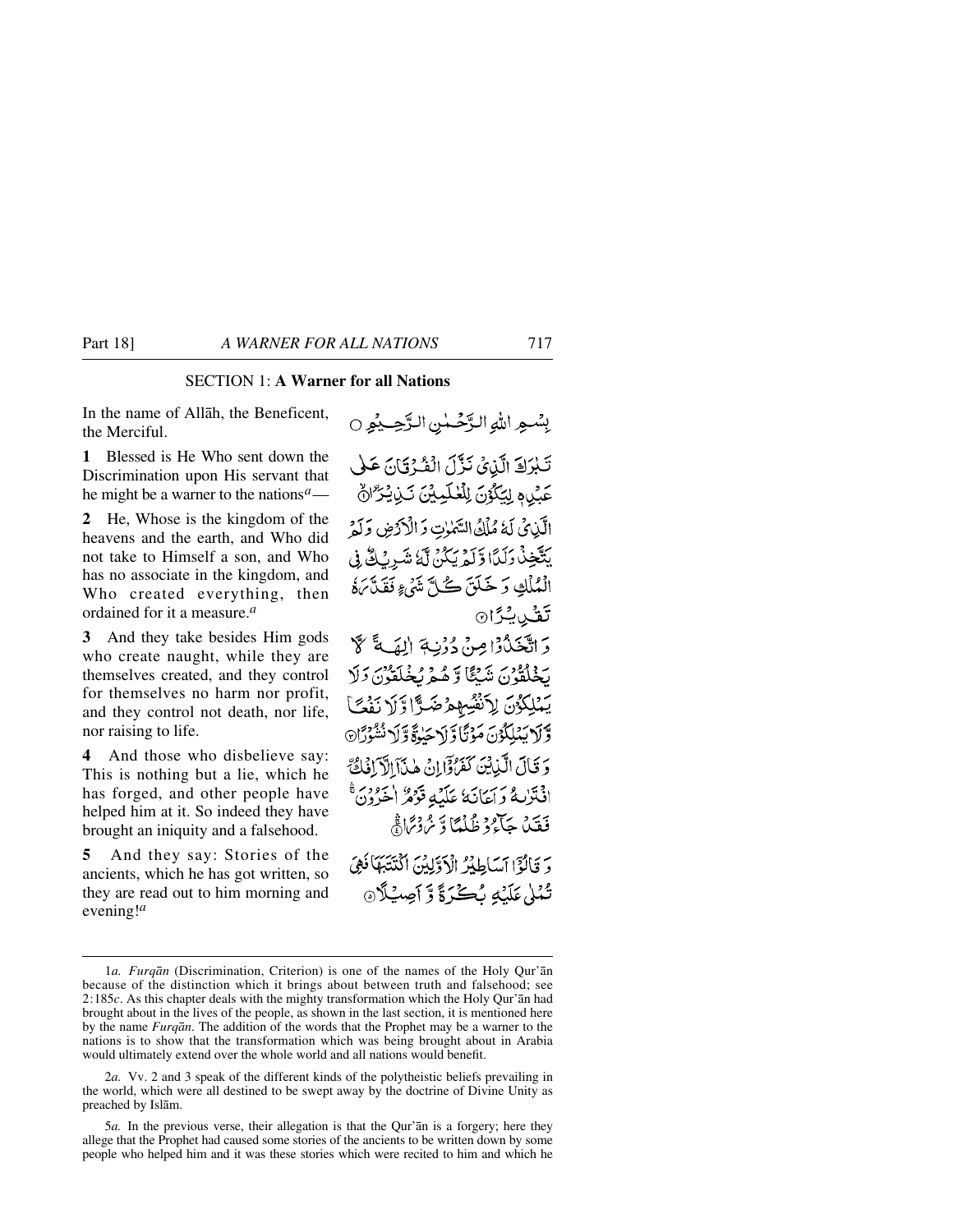**6** Say: He has revealed it, Who knows the secret of the heavens and the earth.*<sup>a</sup>* Surely He is ever Forgiving, Merciful.

**7** And they say: What a Messenger is this? He eats food and goes about in the markets. Why has not an angel been sent down to him to be a warner with him?*<sup>a</sup>*

**8** Or a treasure given to him, or a garden from which to eat?*<sup>a</sup>* And the evildoers say: You follow but a man bewitched!

**9** See what parables they set forth for thee — they have gone astray, so they cannot find a way.*<sup>a</sup>*

قُلْ آنْزَلَهُ الَّذِيْ يَعْلَمُ السِّيَّ فِي السَّنْوٰتِ وَالْحَمَّ ضِ الثَّائَاتَ الْمُ غَفُوْسٌ ( دَّجِيبُهَّا ۞ دَ قَالُوۡ(مَالِ هٰذَاالدَّسُوۡ) يَأۡكُنُّ الطَّعَامَ وَيَتَنْشِيُّ فِي الْأَسْوَانِ لَوْلَا أَنْزِلَ إِلَيْهِ مَلَكٌ فَيَكُونَ مَعَهُ نَذِيْذَانٌ آؤَيُلُقَى إِلَيْهِ كَنْزٌ أَوْ تَكْوُنُ لَهُ جَنَّةٌ يَّأْكُلُ مِنْهَا ۚ وَقَالَ الظُّلِمُونَ إِنَّ تَتَّبِعُونَ إِلَّاسَ حُلَّا مَّسْحُرْسَا أَنْظُلُ كَيْفَ ضَدَيْدُ إِلَيْ الْأَهْتَالَ نَضَلُّوا قَلَا يَسْتَطِيعُونَ سَبِئَلَارَ

7*a.* The Prophet's life was one of the utmost simplicity. He did all his work himself. He aided his wives in their household duties, mended his clothes, tied up the goats, and even cobbled his sandals. Nay, his kind and genial nature often led him to do other's work. Once a woman, unable to work for herself, asked him to lead her into a certain street; he accompanied her there, only taking leave when her work was accomplished. He was a mortal, and partook of the ordinary food of a simple Arab. Hence they speak of him as *eating food*. The answer to this is given in v. 20, viz., that all prophets were mortal and subject to human laws, even as the Holy Prophet.

8*a.* Their idea of a messenger of God was that he should be rolling in wealth. In fact, wealth was all in all to them and they paid no consideration to the moral, the higher, values of life for which the Prophet came. They were at the same time told that, though the Muslims had to suffer privations, they would be rewarded for their sacrifices in this very life. Treasures were placed at the feet of the companions of the Holy Prophet, and they were given gardens. But all this happened in accordance with Divine law, which requires the fulfilment of prophecy to be brought about gradually, even as it requires all growth to be gradual in the physical world.

9*a.* Elsewhere, the disbelievers are quoted as saying: "Why was not this Qur'ån revealed to a man of importance in the two towns?" (43:31). Nothing except rank or wealth had any importance in their eyes, so narrow was their outlook on life. Their very conception of the real values of life was wrong, so they could not find a way.

gave out as a revelation from on High. How could mere stories bring about the transformation which the Holy Qur'ån was working in the hearts of men? Attention to this is drawn in the next verse.

<sup>6</sup>*a.* The secrets of the heavens and the earth which are known to God alone include the secrets of human nature. Transformation in men's lives has always been brought about by means of Divine revelation, and mortal efforts have ever failed in changing the hearts of men.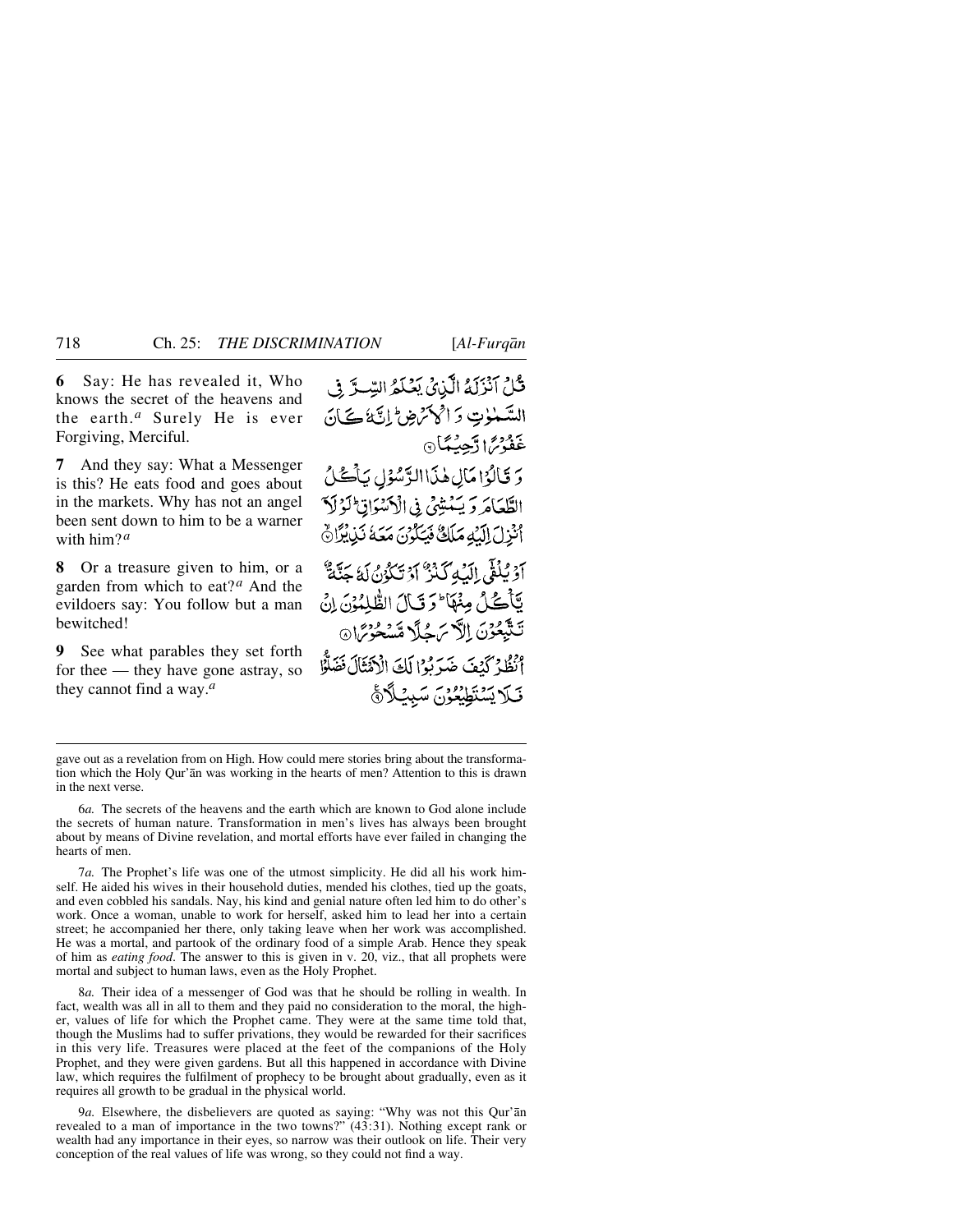## SECTION 2: **Truth of the Warning**

**10** Blessed is He Who, if He please, will give thee what is better than this: Gardens wherein flow rivers. And He will give thee palaces.*<sup>a</sup>*

**11** But they deny the Hour, and We have prepared a burning Fire for him who denies the Hour.

**12** When it sees them from a faroff place, they will hear its raging and roaring.

**13** And when they are cast into a narrow place thereof in chains, they will there pray for destruction.

**14** Pray not this day for destruction once but pray for destruction again and again.

**15** Say: Is this better or the Garden of Perpetuity, which the dutiful are promised? That is a reward and a resort for them.

**16** For them therein is what they desire, to abide. It is a promise to be prayed for from thy Lord.*<sup>a</sup>*

**17** And on the day when He will gather them, and that which they serve besides Allåh, He will say: Was it you who led astray these My servants, or did they themselves stray from the path?

**18** They will say: Glory be to Thee! it was not beseeming for us

تَبْرَكَ الَّذِيَّ إِنَّ شَآءَ جَعَلَ لَكَ خَيْرًا رِّسْ ذٰلِكَ جَنُّتٍ تَجْرِيْ مِنْ تَحْتِهَا الْأَنْفُذُ "دَيْجُعَلْ لَكَ قُصُّرْتًا® بَيْنَ كَيْأَبُوْا بِبَالِسَّاعَةِ مُحَوَّجَةَ مَانِينَ إِيْدَبِي كَلَّآبَ بِالسَّاعَةِ سَعِيْرًا ۞ إذَا مَاتَهُمْ مِّنْ مَّكَانِ بَعِيْلِ سَبِعُوْالَهَا تَغَيَّظًا وَّ ئَنْ فِي بِيْرًا ۞ وَ إِذَآ ٱلۡقَوۡمٰٓ إِمِنۡهَآ مَڪَائَاۡ ضَبِيۡقَـٗٓا مُّقَدَّنِيْنَ دَعَوْاهُنَالِكَ شُبُوْسًاهُ لَا تَدْعُواالْيَوْمَرَ تَبُوْسً الرَّاحِيدًا وَّإِذْعُوْا شُكِّرْتَهَاڪَ نِينَّ تُكِنُ آذٰلِكَ خَيْرٌ آمْرِجَنَّكُ الْخُلْدِالَّةِ، رُعِيدَ الْمُتَّقَوْرِ بِ حِيَى أَنَتْ لَهُمْ جَزَآءٌ وَ مَصِيْرًا ۞ كَهُمْ فِيهِمَا مَا بِيَبْهِ وَنَ خَلِيدِيْنَ ۚ كَانَ عَلَىٰ سَ تِبْكَ دَعْبِدًا مِّينَكُمْ؟ بربرد برو وو و بر بربروور<br>د پومریخشرهم و مایعبگاون مِنْ دُوْنِ اللَّهِ فَيَقُوْلُ ءَآنَنُهُمْ أَضَلَلْنَكُمْ عِبَادِيٌّ هَؤُلَاءِ أَمْرِ هُمْ ضَلُّوا السَّبِيْلَ ۞ قَالُوْا سُبْحْنَكَ مَا كَانَ يَنْبَغِي لَنَا آنَ تَتَّخِذَ

<sup>10</sup>*a.* These words contain a clear prophecy that the Prophet and his followers will receive the good things of this life too. The gardens of Mesopotamia, the palaces of Persia and of the Caesars, were given to the companions of the Holy Prophet.

<sup>16</sup>*a.* The Garden is promised to the faithful but they should pray to their Lord for its bestowal, because prayer to God is the means by which it can be attained.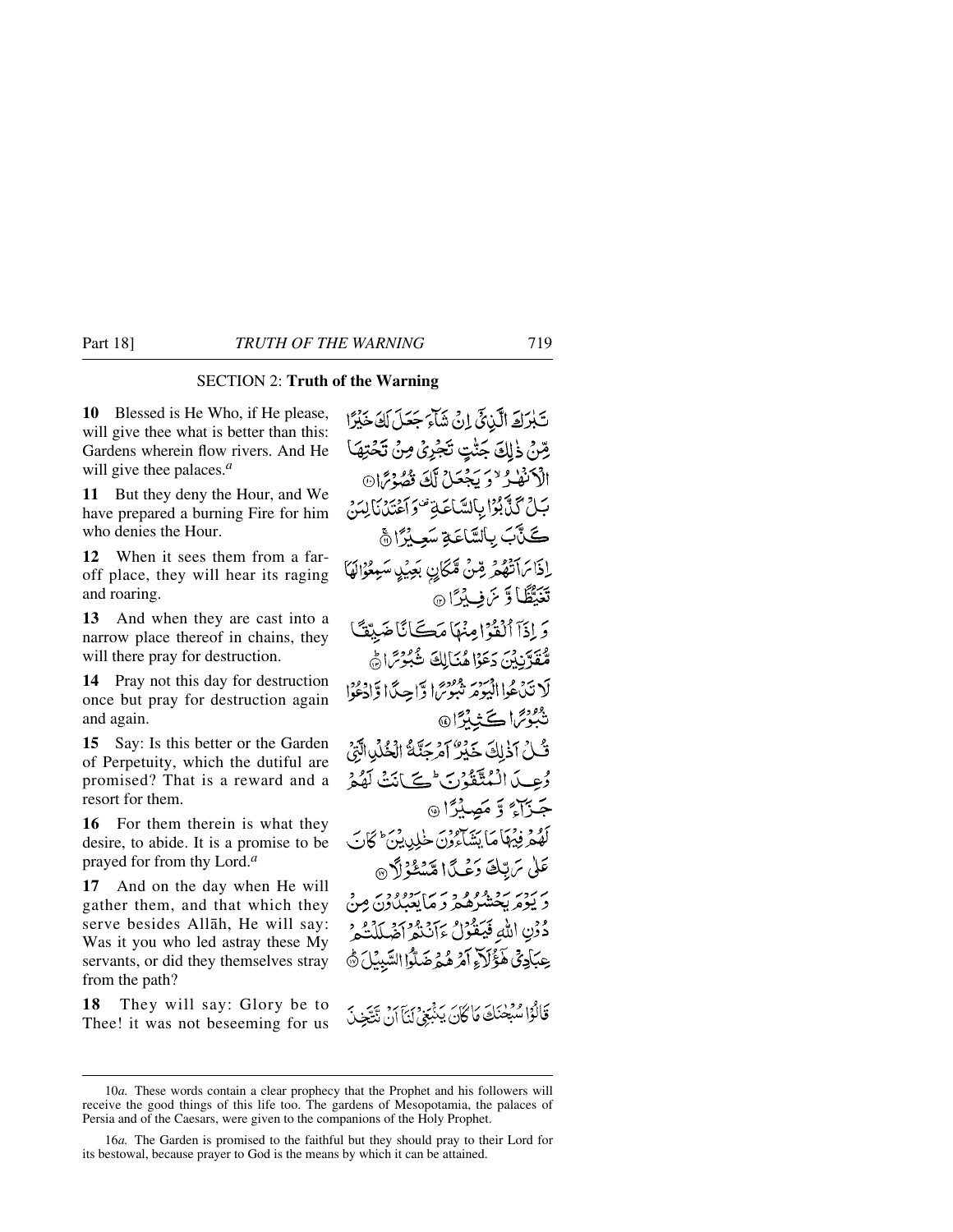that we should take for protectors others besides Thee, but Thou didst make them and their fathers to enjoy until they forgot the Reminder, and they became a lost people.*<sup>a</sup>*

**19** So they will give you the lie in what you say, then you can neither ward off (evil), nor (obtain) help. And whoever among you does wrong, We shall make him taste a great chastisement.

**20** And We did not send before thee any messengers but they surely ate food and went about in the markets. And We make some of you a trial for others. Will you bear patiently? And thy Lord is ever Seeing.*<sup>a</sup>*

مِينْ دُوْنِكَ مِنْ أَدْلِيَاتِهِ دَلِكِنْ قَدْيَةٍ وَ دِ ابْتَاءِهُمْ حَتَّىٰ نَسُواالذِّيكْدُ بِحَرِّ كَانُوْا قَوْمًا بُوْرًا۞

بِيَّ دِينٍ بِهِ دِينٍ وَلَى بِيمَا تَقْوَلُوْنٌ فَعَاتَسْتَطِيعُونَ صَرْفَاًوَّ لَانْصُرًا ۚ وَ مَنْ يَّظْلِمُ قِنْكُمْ شُن تَّكُمُّ عَذَابًا كَبِيْرًا ۞

ريم من سَلْنَا قَنْلَكَ مِنَ الْمُدْسَلِينَ الآدَّ اتَّفْسُرْ يَسَانُّكُ لِمُ بِنَ الطَّعَامَ دَيَنْشُونَ ِفِي الْأَكْتُبَوَاقِ ۖ وَجَعَلْنَا بَعْضَكُمْ لِبَعْ فِتْنَةً الصَّبِرُوْنَ وَكَانَ رَبَّكَ بَصِيْرًا هَي

### Part 19

#### SECTION 3: **The Day of Discrimination**

**21** And those who look not for meeting with Us, say: Why have not angels been sent down to us, or (why) do we not see our Lord? Indeed they are too proud of themselves and revolt in great revolt.*<sup>a</sup>*

**22** On the day when they will see the angels, there will be no good

وَقَالَ الَّذِينَ لَا يَرْجُوْنَ لِقَاءَنَا لَوْ كَا اْنْزِلَ عَلَيْنَا الْمَلَيْكَةُ أَوْ نَزِي سَهِّيَا ۖ لَقَيْبِ اسْتَكْبَرُوْا فِيّ آنْفُسِهِمْ وَعَتَوْ عُنُوَّا ڪَبِيُرَّا® بردير برون المكليكة لابشري بَهْيَنِي

<sup>18</sup>*a.* The words *it was not beseeming for us that we should take for protectors others besides Thee* show that those who worshipped God alone could not ask their followers to worship others than God. The reference is clearly to Jesus Christ.

<sup>20</sup>*a.* This is an injunction to the Muslims to bear the persecutions of their opponents patiently, for these trials will distinguish the bad from the good. The concluding words are a solace to them: *Thy Lord is ever Seeing* — He will punish the oppressors.

<sup>21</sup>*a.* The coming of the angels and the Lord signifies the coming of the threatened punishment, and the next verse makes it clear; see 2:210*a*.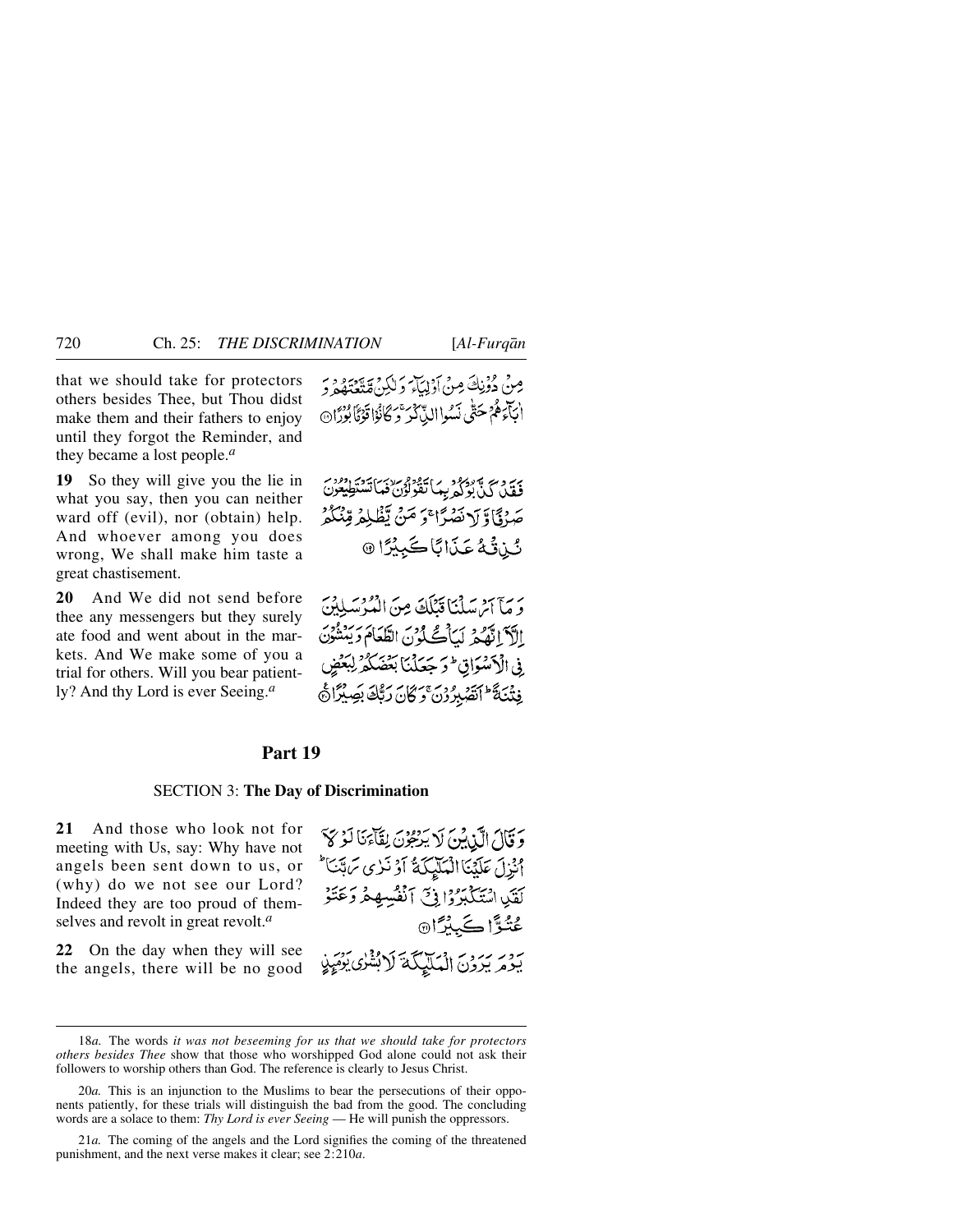news for the guilty, and they will say: Let there be a strong barrier!*<sup>a</sup>*

**23** And We shall turn to the work they have done, so We shall render it as scattered motes.*<sup>a</sup>*

**24** The owners of the Garden will on that day be in a better abidingplace and a fairer resting-place.

**25** And on the day when the heaven bursts asunder with clouds, and the angels are sent down, as they are sent.*<sup>a</sup>*

**26** The kingdom on that day rightly belongs to the Beneficent, and it will be a hard day for the disbelievers.

**27** And on the day when the wrongdoer will bite his hands, saying: Would that I had taken a way with the Messenger!*<sup>a</sup>*

**28** O woe is me! would that I had not taken such a one for a friend!

**29** Certainly he led me astray from the Reminder after it had come to me. And the devil ever deserts man.

وَتَدِمْنَآلِلْ مَاعَيْلُوْا مِنْ عَمَلٍ فَجَعَلْنَاهُ هَبَاءٌ مِّنْتُوْتِرَانَ آصُحْبُ الْجَنَّةِ يَوْمَيِنِ خَيْرٌ مُّسْتَقَرَّا وَّ آَحْسَنُ مَقِيْلًا۞ وَ يَوْمَرْ تَتَقَفَّنَّ السَّمَآءُ بِالْغَمَّامِ وَنُزِّلَ الْمَلَّيْكَةُ تَـٰزِّرِيْلَا ﴾ آلْمُلُكُ يَوْمَيِزِنِ الْحَقِّ لِلرَّحْمٰنِ ۚ وَ كَانَ يَوْمًا عَلَى الْكَٰفِرِيْنَ عَسِيْرًا۞ بريزه بيحقي الظّالِهُ عَلَىٰ سَدَيْبُهِ يُقُوْلُ بِلَكِبْتَنِي اتَّخَذْتُ مَعَ الرَّسُوْلِ سَبِيُلَا® يْرَيْلَنِّي لَيْتَنِيُّ لَمِ ٱتَّخِذْ ثُلَانَّا خَلِيْلًا ۞ لَقَدْ آضَلَّنِيَّ عَنِ الذِّكْرِ بَعْدَ إِذْ جَآءَنِّ وَكَانَ الشَّيْطُنُ لِلْإِنْسَانِ خَنْ رُلَّا ۞

للجومين ريفونون حِجَرًا مُحَجَّزَتِهِ مِنْ الْهَ

<sup>22</sup>a. The words *hijr-an mahjūr-an* ("strong barrier") may bear different interpretations according as they are taken to be spoken by the angels or by the guilty. In the former case, the meaning is that good news will be a forbidden thing to the guilty, which is equivalent to saying that they will be punished. In the latter case, the words are a kind of prayer for the coming of a barrier between them and their punishment.

<sup>23</sup>*a.* All the exertions of the Quraish were brought to naught in the battle of Badr, and all attempts to uproot Truth are dealt with similarly.

<sup>25</sup>*a.* This description of the day of Badr is also given in 8:11, where the falling of rain is clearly mentioned, and on the same occasion is also mentioned the coming of the angels. The next verse shows that it will be a day of victory for the Muslims, the believers in the Beneficent, and a hard day for the disbelievers. In fact, the distress and hardship the Quraish experienced in the battle of Badr were not tasted by them in any of their subsequent encounters with the Muslims.

<sup>27</sup>*a.* Commentators have here mentioned the names of some people who fought with the Prophet at Badr. But the statement is general and the evildoer often regrets the evil he did, when he suffers the consequences of the evil done.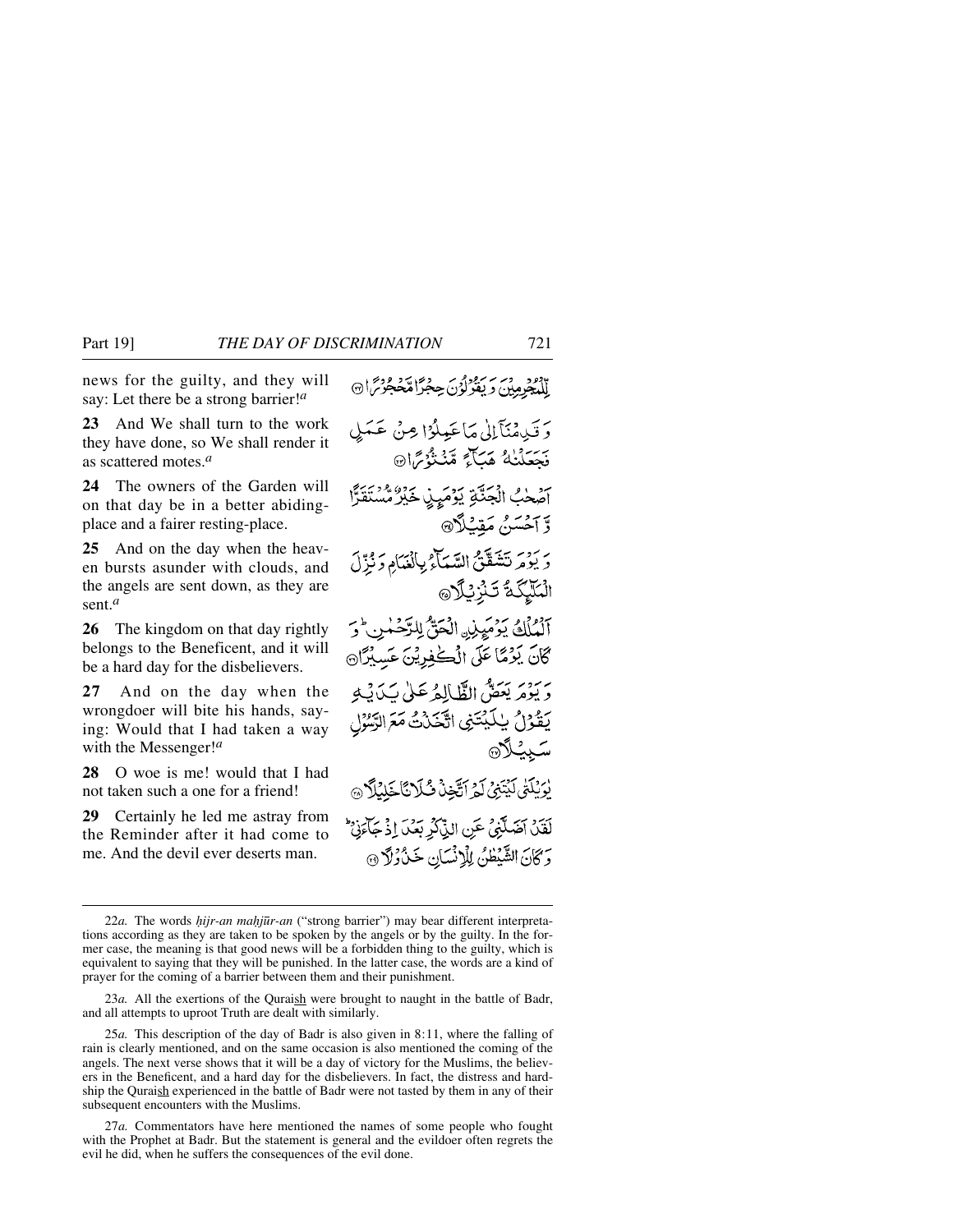**30** And the Messenger will say: My Lord, surely my people treat this Qur'ån as a forsaken thing.

**31** And thus have We made for every prophet an enemy from among the guilty, and sufficient is thy Lord as a Guide and a Helper.

**32** And those who disbelieve say: Why has not the Qur'ån been revealed to him all at once? Thus, that We may strengthen thy heart thereby and We have arranged it well in arranging.*<sup>a</sup>*

**33** And they cannot bring thee a question, but We have brought thee the truth and the best explanation.*<sup>a</sup>*

**34** Those who will be gathered to hell on their faces — they are in an evil plight and straying farther away from the path.

وَتَالَ الرَّسُوْلُ يُرَبِّ إِنَّ قَوْمِي اتَّخَذُوْا هٰذَا الْقُرْآنَ مَهْجُوْتِرَانَ

وَكَنَالِكَ جَعَلْنَا لِكُلِّ نَبِيِّ عَلَىٰ وَّا قِنَ الْمُجْرِمِينَ وَكَفَى بِرَبِّكَ هَادِيًّا وَنَصِيْرًا

5 قَالَ الَّذِيْنَ كَمَرُوْالَوْلَا نُزِّلَ عَلَيْهِ الْقُرْانُ جُمْلَةً وَّاحِدَةً \*كَنْ الْهَ ْلِنُّنَّتَ بِهِ فُؤَادَادَ دَيَنَتَلْنَٰهُ تَدْتِيْبِلَاْنَ

وَلَا يَأْتُوْنَكَ بِمَثَلِ اِلَّا جِئْنَكَ بِالْحَقِّ وَأَحْسَنَ تَفْسِيْرًاهُمْ آلَوْيِيْنَ يُحْشَرُونَ عَلَى وُجُوْهِهِمْ إِلَى جَهَنْدَ ْاوْلِيْكَ شَـٰدٌّ مَّكَانَّا وَّ آضَلُّ سَبِئْلَاهُمْ

وَ لَقَدْنَ أَنَيْنَنَا مُؤْسَى الْكُتْبَ وَجَعَلْنَا

يَّتَهُمْ أَخَاكُمْ هٰذُرُنَ وَزِيْبِرًا ﴾

#### SECTION 4: **A Lesson in the Fate of Former People**

**35** And certainly We gave Moses the Book and We appointed with him his brother Aaron, an aider.

33*a.Mathal* ("question") signifies *a description, state,* or *case*, and is metaphorically applied to *a state* or *condition* that is *strange* or *wonderful* (LL), or it means *√ujjat*, i.e., an *argument* (T). The meaning is that they cannot bring any *strange question* (Kf) or *strange objection* (JB) which has not been answered in the Holy Qur'ån with truth, and of which the best explanation is not given therein. The verse lays down the basis of an important principle, viz., that the Holy Qur'ån not only contains answers to all objections against it, but also adduces arguments of the truth of the assertions made. No other

<sup>32</sup>*a.Rattala* means *he put together and arranged well the component parts of the speech* (LL). The Qur'ån was revealed piecemeal so that, under the varying circumstances through which the Prophet passed, the Divine revelation might be a source of strength to his heart; and then, as it were, to refute any suggestion that the revelation might remain a disorderly collection of fragments revealed under different circumstances, having no connection with each other, it is added that the entire arrangement was also Divinely accomplished. The arrangement of the Qur'ån, according to this verse, was a part of the Divine scheme, brought about in the lifetime of the Holy Prophet, who was the recipient of the Divine revelation.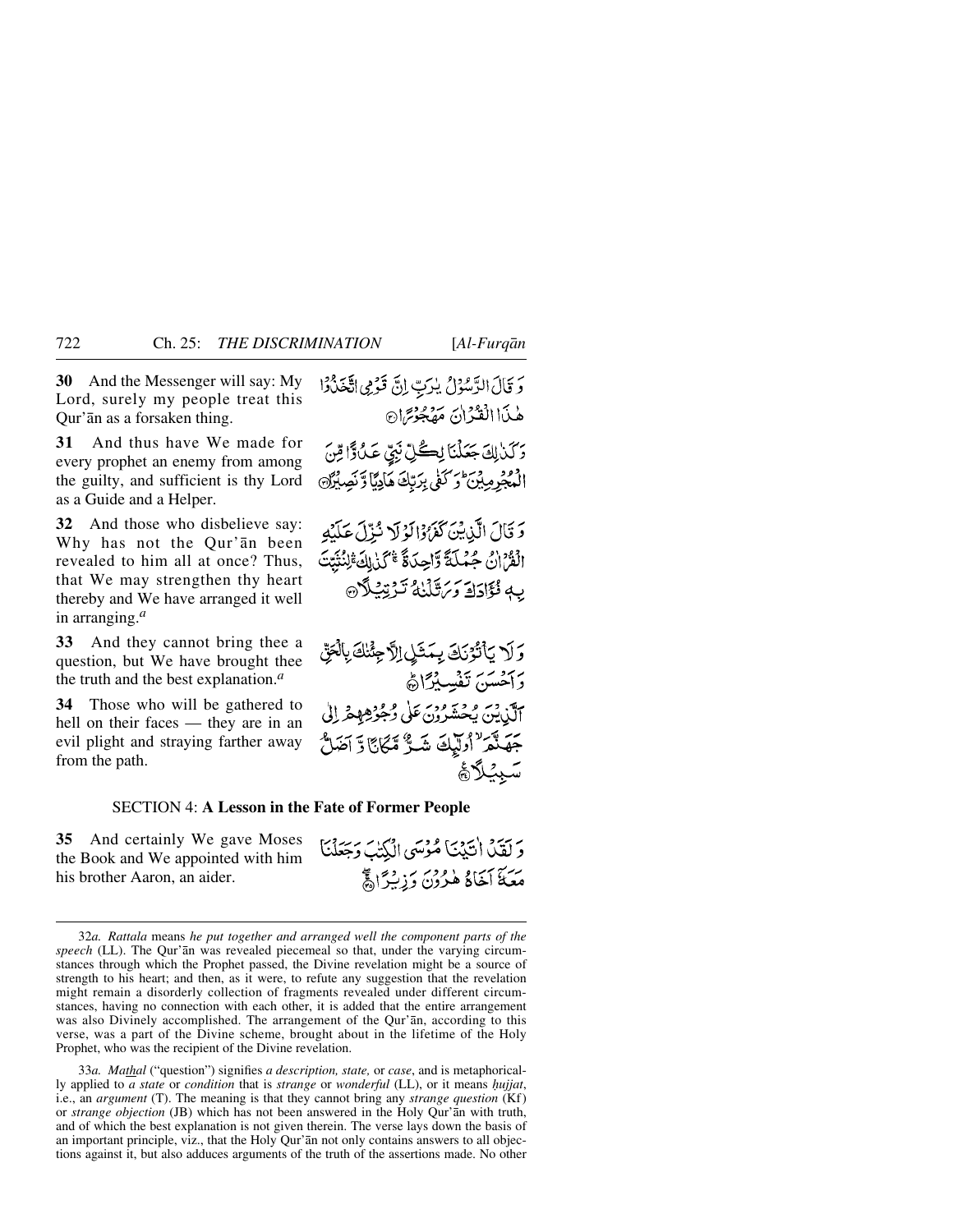**36** Then We said: Go you both to the people who reject Our messages. So We destroyed them with utter destruction.

**37** And the people of Noah, when they rejected the messengers, We drowned them, and made them a sign for men. And We have prepared a painful chastisement for the wrongdoers —

**38** And 'Ad and Thamūd and the dwellers of Rass and many generations in between.*<sup>a</sup>*

**39** And to each We gave examples and each did We destroy with utter destruction.*<sup>a</sup>*

**40** And indeed they pass by the town wherein was rained an evil rain.*<sup>a</sup>* Do they not see it? Nay, they hope not to be raised again.

**41** And when they see thee, they take thee for naught but a jest: Is this he whom Allåh has raised to be a messenger?

**42** He had well-nigh led us astray from our gods had we not adhered to them patiently! And they will know, when they see the chastisement, who is more astray from the path.

فَقُلْنَا اذْهَبَآ إِلَى الْقَدْمِ الَّذِينَ كَذَّبُوْا بالتنا فكامترنه وتساويل

بِرَدَّيْهِ تَدَامَلَ أَنَّا كَذَّبُوا الدَّمْيلَ أَغْرَقْنَهُمْ وَجَعَلْنَهُمْ لِلتَّاسِ أَبَ لَقَّ فَوَ أَعْتَدْنَا للظلمين عَذَانَا آلِسُمَاءً

وَّعَادًاوَّ نَهْدُدَاْ دَاَصۡعَٰبَ الرَّسِّ دَ قُدُوْنَا بَيْنَ ذٰلِكَ كَثِيْدًا۞

وَ كَيْ هَذِينَا لَهُ الْأَمْثَانَ وَكَيْ أَ كَبَّرْنَا تَشْكِرًا @

وَلَقَلْ آتَوْاعَلَى الْقَدْبَةِ الَّتِيِّ أُمْطِرَجْ مَطَرَ السَّوْءِ ۖ أَفَيَكُمْ رَبِّكُوْ رُدَابِرَ دَنِيَا ۚ بَيْلُ كَانْدُالَا بَدْعُونَ بِيْنُوسَ ۞

وَلِذَا رَآوَكَ إِنْ يَتَّخِذُونَكَ الْأَهْزُوًا آهٰنَاالَّذِينَ بَعَثَ اللهُ تَرَسُوْلَا®

اِنْ كَادَ لَيُضِلُّنَا عَنْ الِهَتِنَا لَوْ لَا أَنْ صِبَيْرَ بِمَا عَلَيْهَا لَوَ سَوْيَ يَعْلَمُوْنَ حِيْنَ يَدَوْنَ الْعَذَابَ مَنْ آَمَنٌ مَسْبِيْلًا۞

religious book of the world satisfies this requirement, which circumstance alone places the Qur'ån above all scriptures, and points to it as a unique revelation capable of satisfying the spiritual requirements of all men in all times.

<sup>38</sup>*a*. According to Zj, Rass was a country in which a part of the tribe of Thamūd resided; others say that Rass is the name of a town in Yamåmah (T). Rass also means a *well*, and it is said that they were a people who threw their prophet into a well (JB).

<sup>39</sup>*a.* The meaning is that every one of these generations was warned of its doom by citing examples of those who had previously perished, but, not heeding the warning, was destroyed.

<sup>40</sup>*a.* This town is Sodom, which was situated on the way to Syria.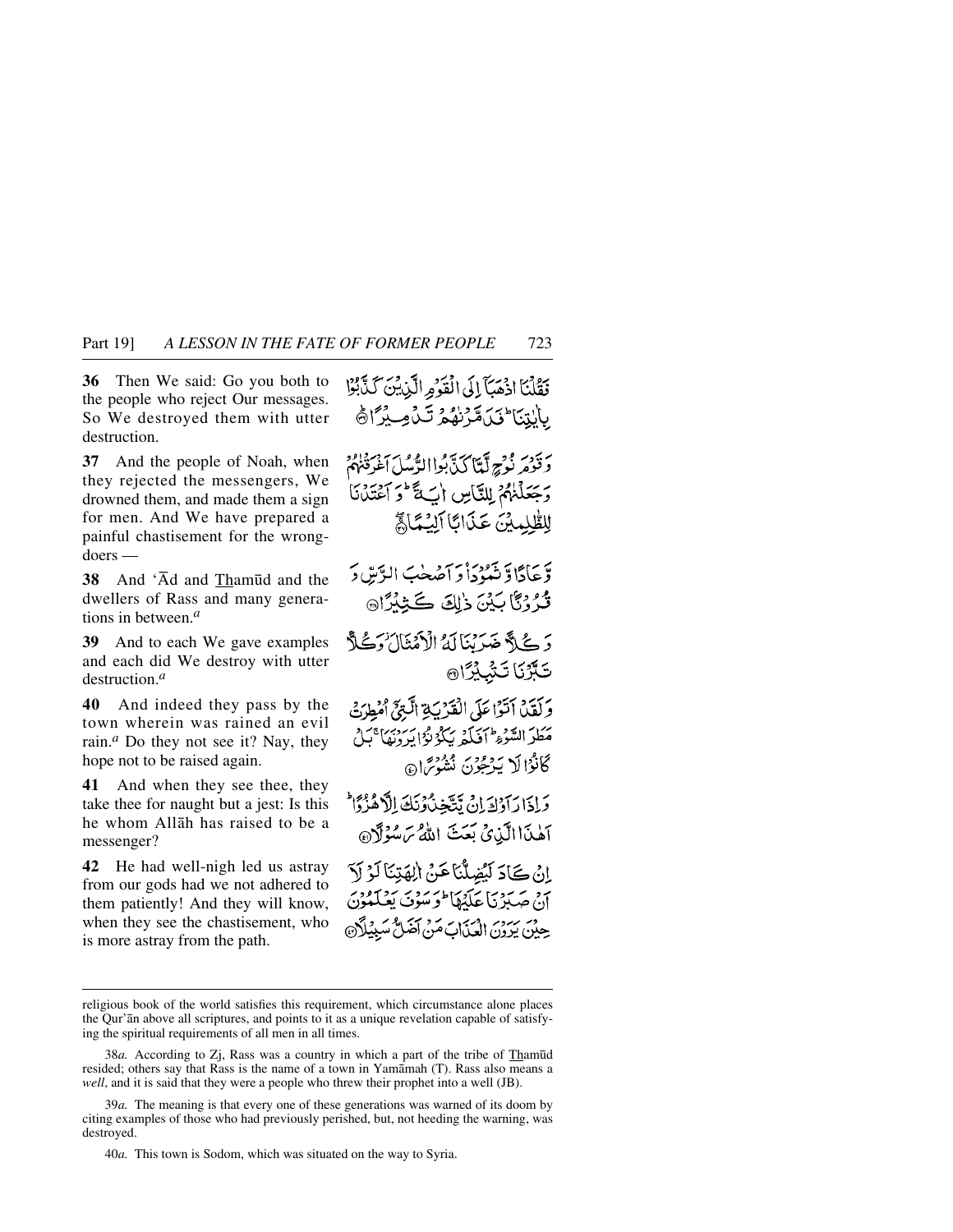**43** Hast thou seen him who takes his low desires for his god? *<sup>a</sup>* Wilt thou be a guardian over him?

**44** Or thinkest thou that most of them hear or understand? They are but as the cattle; nay, they are farther astray from the path.

أبرع بنَ مَنِ اتَّحَنَّدَ الْهَةُ هَـوٰبِهُ ۖ آنَأَنْتَ تَكُرُنُ عَلَيْهِ رَكِنْ لَا هُ ہرویہ وسر میں ہیں ہے۔<br>اور دیکھیے ان ایکٹر کھیے تشبیعون آدْ يَعْقِلُوْنَ إِنْ هُبِهِ الْأَدْنَىٰٓاْدَنْعَامِ بَلْ هُمْ آضَىلُّ سَبِيْلًاهُ

### SECTION 5: **A Lesson from Nature**

**45** Seest thou not how thy Lord extends the shade? And if He pleased, He would have made it stationary. Then We have made the sun an indication of it,

**46** Then We take it to Ourselves, taking little by little.*<sup>a</sup>*

**47** And He it is Who made the night a covering for you, and sleep a rest, and He made the day to rise up again.

**48** And He it is Who sends the winds as good news before His mercy; and We send down pure water from the clouds

**49** That We may give life thereby to a dead land,*<sup>a</sup>* and give it for drink to cattle and many people that We have created.

آلَمْ تَرَ إِلَىٰ مَرِبِّكَ كَيْفَ مَنَّ الظِّلَّ بِرَدِيْهَاءَ لَحْمَلَكُ سَالِكًا تَثْقَرْجَعَلْنَا الشَّمْسَ عَلَيْهِ دَلِيْلًا ﴾ نُدَّ تَنَفَّنْهُ الَّذَا قَبْضًا يَّبِ بِٰرًا۞ يَّ مِنْ الَّذِينَ جَعَلَ لَكُمُّ الَّذِلَ لِبَاٰمًا وَّ النَّوْمَ سُبَاتًا وَّجَعَلَ النَّهَارَ نُشْوُرًا۞ وَهُوَ الَّذِيَّ آَمْ سَلَّ البِّنِيحَ بُشْكِّاً روى يكافى رَحْمَتِهِ ۚ وَ أَنْزَلْنَا مِنَ الدَّيْبَآءِ مَآءَ كَلَّهُ دُيَّرَارَةٌ

أَوْفِجَ بِهِ بَلْدَةٌ مَّيْتًا وَّ نُسْقِيَةُ مِمَّا جَلَقْنَآ ٱنْعَامَاۤ وَٓ ٱنَاسِقَ ڪَثِنْثِرًا ۞

<sup>43</sup>*a.* This verse shows how broad is the idea of *shirk* or *polytheism* according to the Holy Qur'ån. It is not simply worship of idols that is condemned, but blindly following one's desires is equally condemned. Many men who consider themselves the servants of the One God really bow in submission before the greatest of their idols, i.e., their desire. The monotheistic doctrine has here been brought to a perfection not to be met with elsewhere.

<sup>46</sup>*a.* This and the previous verse show that Allåh deals mercifully with His servants. He would not destroy them all at once. The sun of righteousness had risen, and there were clear indications that the shadows of darkness would disappear, but, as in physical nature, they would not disappear suddenly, but gradually, diminishing little by little.

<sup>49</sup>*a.* The mercy of Allåh, which appears in the form of rain in physical nature, comes spiritually in the form of revelation. As the pure water from the clouds gives life to a dead land, so does the pure water of revelation from Him raise the spiritually dead to life.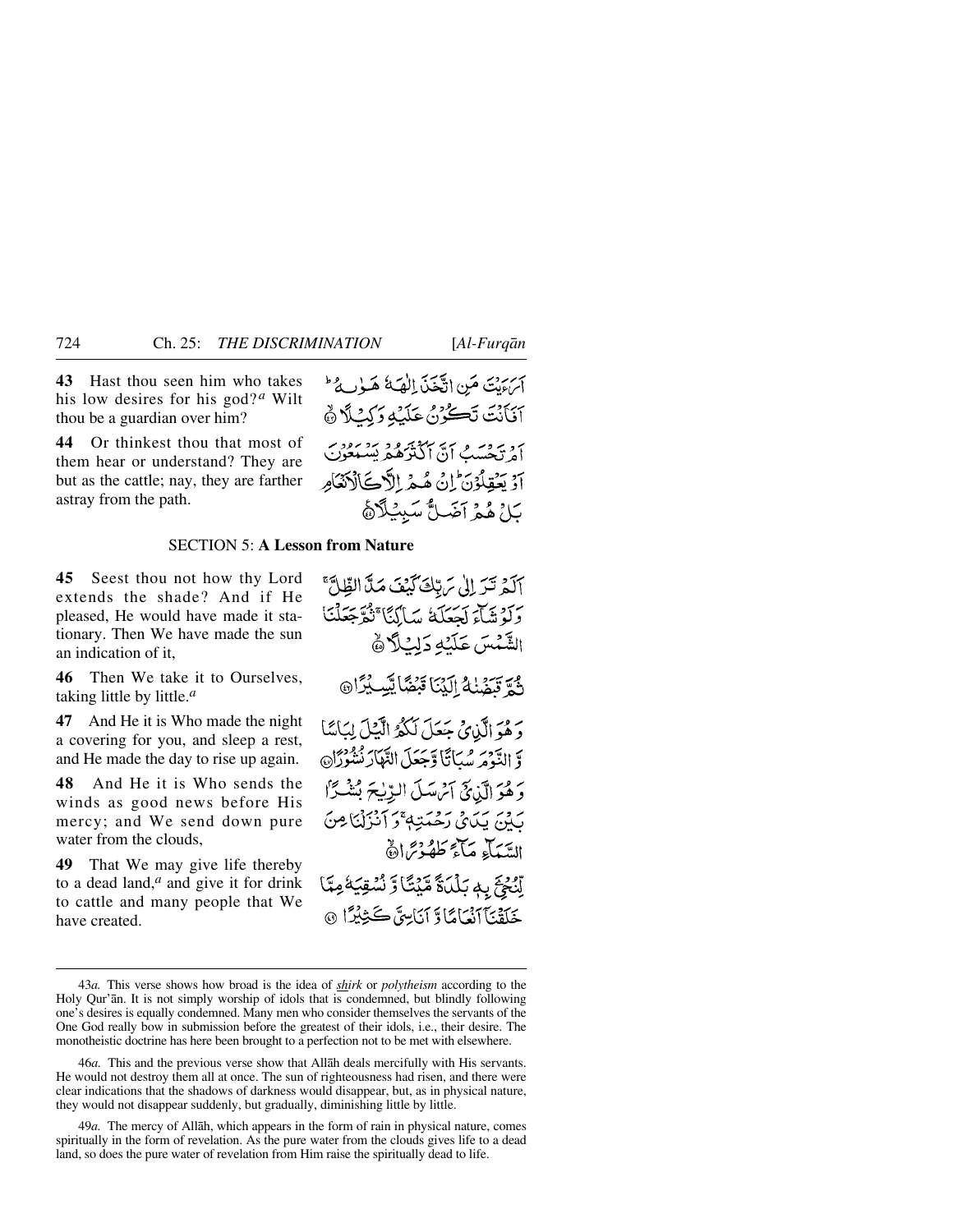**50** And certainly We repeat this to them that they may be mindful, but most men consent to naught but denying.

**51** And if We pleased, We could raise a warner in every town.*<sup>a</sup>*

**52** So obey not the disbelievers, and strive against them a mighty striving with it.*<sup>a</sup>*

**53** And He it is Who has made the two seas to flow freely, the one sweet, very sweet, and the other saltish, bitter. And between the two He has made a barrier and inviolable obstruction.*<sup>a</sup>*

**54** And He it is Who has created man from water, then He has made for him blood-relationship and mar-

52*a.* This verse affords a clear proof of the significance of the word *jihåd*, as used in the Holy Qur'ån. Every exertion to spread the Truth is, according to this verse, a *jihād*; nay, it is called the *jihād kabīr* ("mighty striving") or the *great jihād. Fighting in defence of religion* received the name of *jihåd*, because under the circumstances it became necessary for the Truth to live and prosper; if fighting had not been permitted, Truth would surely have been uprooted. The commentators all accept this significance of the word here. It should be noted that the greatest *jihåd* which a Muslim can carry on is one by means of the Qur'ån, to which the personal pronoun *it* at the end of the verse unquestionably refers, because it must be carried on by every Muslim under all circumstances.

53*a.* Apparently the reference is to the sweet-water rivers flowing on earth or underground and to the saltish sea-water. But there is a deeper reference to the two lives which man leads on earth, a sweet life of faith and goodness, which brings satisfaction and peace to the mind, and a bitter life of faithlessness and wickedness, which ever increases the thirst for material gains and never brings satisfaction to the mind of man. Both existed in the world side by side, and so they would continue.

ىرىر ئىرتىنىڭ بېيىھ لِيكَ گَرُوارَّ يَأَتِي آَكَيْتُرُ النَّاسِ الْآَكَعُوْرَا۞ وَلَوْشِئْنَالَبَعَثْنَانِي كُلِّ قَرْبَةٍ تَّذِيْرًا مَّ قَلَا تُطِعِ الْكَفِرِيْنَ رَجَاهِدُهُمْ بِهِ جِهَادًاكَبِيْرًا۞ وَهُوَالَّذِيْ مَرَجَ الْبَحْرَيْنِ هٰذَاعَذَبَّ فُرَاتٌ وَّهٰذَا مِلْحٌ أَجَاجٌ وَجَعَلَ ڔڔ؈؉ۥ<br>ؠۑڹۿؙؠٵؘڹڒڒؘڂٞٵڐڝؚڿۯٵڡڂڿ*ۏ؆*۫ٳ۞ وَهُوَالَّذِيْ خَلَقَ مِنَ الْمَآءِ بَشَرًا فَجَعَلَهُ نَسَبًا ذَّصِهْدًا \* دَسَيَانَ

<sup>51</sup>*a.* The companions of the Holy Prophet no doubt had this in mind when they spread far and wide, taking his message and warning to every distant town. How few Muslims there are today who are inspired with that zeal to prove the truth of every word of the Qur'ån!

It should, however, be noted that the verse does not contradict the statement in 35:24, and elsewhere, that a prophet was raised among every nation. The chapter opens with the statement that the Prophet was a warner to all nations. The statement made here shows that, if God had pleased, He would have raised a warner in every town, but the oneness of humanity, which was a grand object following upon the Oneness of God, could not have thus been brought about. Hence the verse that follows requires a hard striving on the part of the Prophet and his followers for this grand achievement.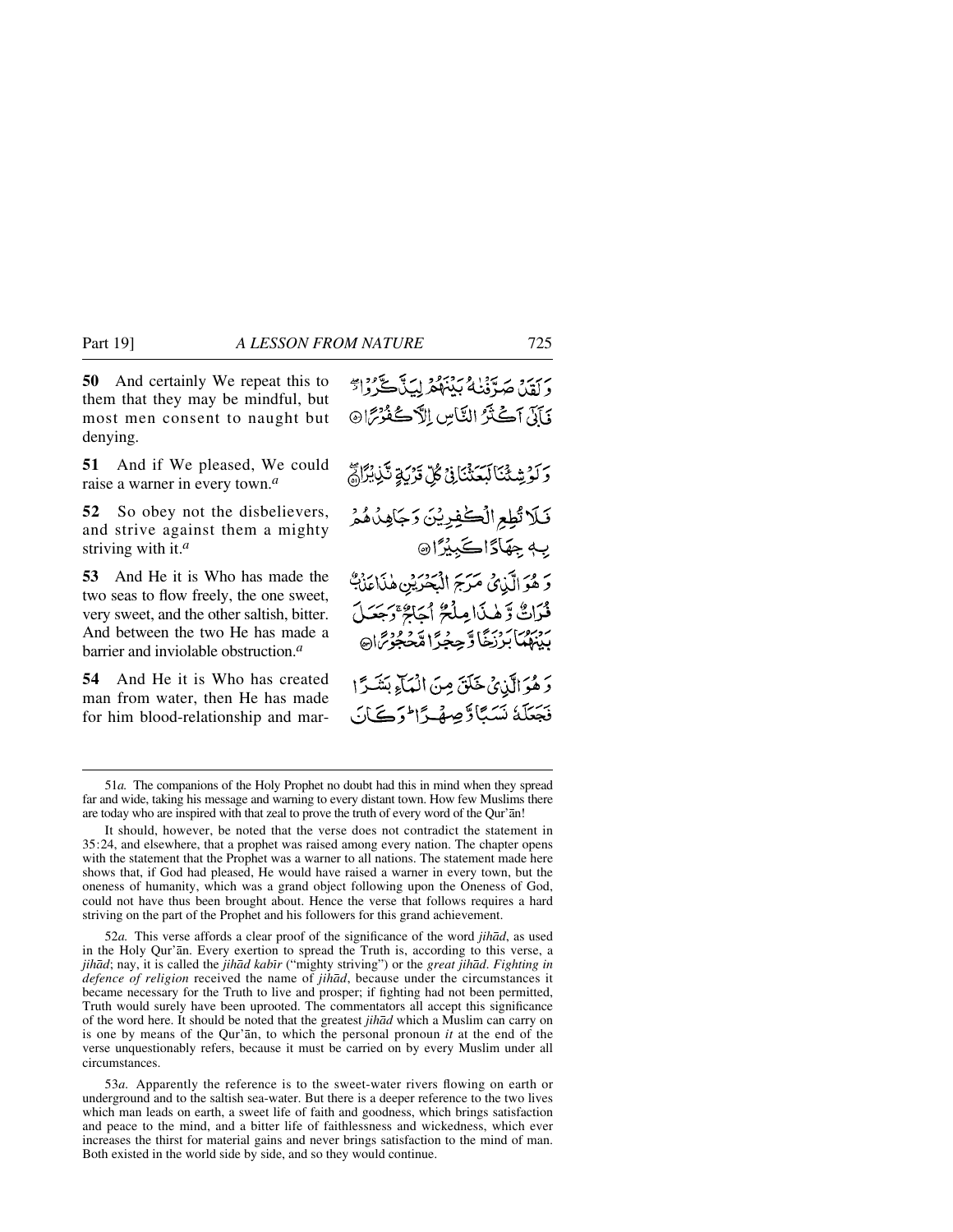riage-relationship.*<sup>a</sup>* And thy Lord is ever Powerful.

**55** And they serve besides Allåh that which can neither profit them, nor harm them. And the disbeliever is ever an aider against his Lord.*<sup>a</sup>*

**56** And We have not sent thee but as a giver of good news and as a warner.

**57** Say: I ask of you naught in return for it except that he who will may take a way to his Lord.

**58** And rely on the Ever-Living Who dies not, and celebrate His praise. And sufficient is He as being Aware of His servants' sins,*<sup>a</sup>*

**59** Who created the heavens and the earth and what is between them in six periods, and He is established on the Throne of Power, the Beneficent. So ask respecting Him one aware.*<sup>a</sup>*

**60** And when it is said to them:<br>Make obeisance to the obeisance Beneficent, they say: And what is the Beneficent? Shall we make obeisance to what thou biddest us? And it adds to their aversion.*<sup>a</sup>*

يرتثك قيدبة اه

ر بروورد مِنْ دُوْنِ اللهِ صَاكَا يبْنِعُعْهُمْ وَلَا يَضُرُّهُمْ فَوْعَ كَانَ الْمَكَافِيرُ عَلَىٰ بِرَتِّ ظَهِيدٌاْ هِ، ر مَا آرُسَلَنْكَ اِلَّامُبَشِّرًا وَّنَزِيْدًا @ قُلْ مَآآتَ عَلَيْكُمْ عَلَيْهِ مِنْ آجُرِ إِلَّ مَنْ شَآءَ آنْ يَتَّخِذَ إِلَىٰ رَبِّهِ سَبِيْلًا۞ وَ نَوَكَّانٌ عَلَى الْعَيِّ الَّذِي لَا يَبُوُتُ دَ مِيَدِّعْ بِحَمْدِهِ وَكَعْنِي بِ بِنُنْزُبِ ۣۼ<u>ۑ</u>ؘٳڋ؋ڂؘڹؽۣڷ۠۩ٞ الآن ئي خَلَقَ السَّبْنِوتِ وَالْأَنْرَضَ وَمَا بِدْبِرُمِيْ) فِي مِيدِّيْتِهِ أَيَّامِرِ ثَقْرَ اسْتَوٰى عَلَى الْعَدْشْ ٱلدَّجْمَلِيُّ فَيَدْعَلْ بِهِجَبِكْرَاهِ، دَ إِذَا قِيْلَ لَهُكُّهُ إِسْهَمُهُ وَإِلَّالِدِيْتُ

<sup>54</sup>*a*. The passage seems to hint at the flight to Madinah. The Prophet was related to the Makkans through his father, and to the Madinans through his mother. As his bloodrelations had persecuted him and were bent upon killing him, he is now reminded of his relationship through marriage to another people. It was no doubt due to some such hint in the Divine revelation that the Prophet was searching, on the occasion of the pilgrimage, for adherents among the people of Madinah. 1606 a. The passage seems to hint at the flight to Madinah. The Prophet was relate<br>
issance to what thou biddest<br>
<sup>26</sup>*a.* The passage seems to hint at the flight to Madinah. The Prophet was relate<br>
<sup>26</sup>*a.* The passage s

<sup>55</sup>*a.* The disbeliever aided the cause of untruth, as against his Lord, while the Prophet aimed at establishing the Truth in the world.

<sup>58</sup>*a.* So He knows best when to punish and whom to punish.

<sup>59</sup>*a.* The one aware is the Prophet, who possessed true knowledge of the Divine Being.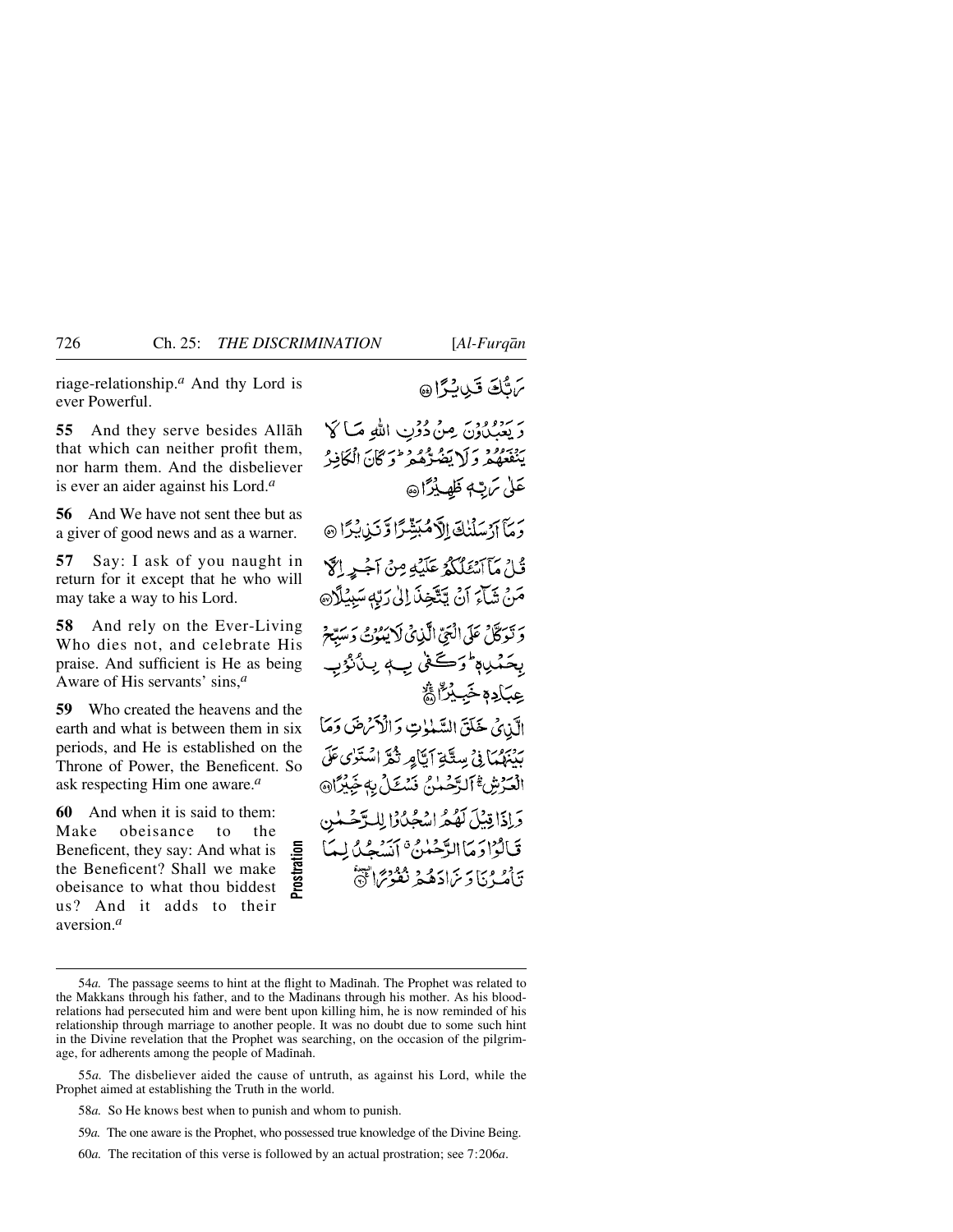**61** Blessed is He Who made the stars in the heavens and made therein a sun and a moon giving light!

**62** And He it is, Who made the night and the day to follow each other, for him who desires to be mindful or desires to be thankful.*<sup>a</sup>*

**63** And the servants of the Beneficent are they who walk on the earth in humility, and when the ignorant address them, they say, Peace!*<sup>a</sup>*

**64** And they who pass the night prostrating themselves before their Lord and standing.

**65** And they who say: Our Lord, avert from us the chastisement of hell; surely the chastisement thereof is a lasting evil:

**66** It is surely an evil abode and resting-place!

SECTION 6: **The Transformation wrought** وَّجَعَلَ فِيُهَا سِرْجًا وَ قَمَرًا مُّنِيْزًا @ دَهُوَ الَّذِي جَعَلَ الَّيْلَ وَ النَّهَائِمَ خِلْفَةً لِّمَنْ أَبَرَادَ أَنْ بَتَنَّكَّرَ أَزْ آبرادَ شُڪُوْبِرَا۞ وَعِبَادُ الرَّحْسِٰ الَّذِينَ يَمْشُونَ عَلَى الْأَكْرَضِ هَوْ نَا وَّ لِذَا خَاطَبَهُمُ الْجَهِلُوْنَ قالۇاسلىماھ 5 الَّذِينَ يَبِيُنُوْنَ لِرَبِّهِمُ سُجَّدً §قت)مَنَا® وَ الَّذِيْنَ يَقُوْلُوْنَ رَبَّنَا اصْرِفْ عَكَّ عَذَابَ جَهَنَّهُمَّ وَّإِنَّ عَذَابَهَا كَانَ خَرَامَنَا لِيَّ إِنَّهَا سَأَءَتْهُ مُسْتَقَدًّا وَ مُقَامًا ۞

<sup>62</sup>*a.* The night is here spoken of as being the more opportune time for being mindful, i.e., for prayers, and the day for being thankful, i.e., for work and livelihood.

<sup>63</sup>*a.* From here to the end of the chapter is described the great transformation which the Prophet had already brought about. The great qualities spoken of as being met with in the servants of the Beneficent present a striking contrast with the evils which reigned supreme in Arabia. They were an arrogant people, who trampled the rights of their fellow-men under their feet, but the faithful now walked in humility and led lives of lowliness, in which they had the greatest regard for others' rights (v. 63). In the days of ignorance they passed their nights in drunken orgies, but now they kept awake at night in devotion and were instead drunk with the love of God (v. 64). In the days of ignorance they spent money extravagantly, when it was a question of pride, and they did not care for the poor dying of hunger, but now they saved every penny they could to spend on others (v. 67). Formerly idols were worshipped in the land of Arabia, human blood was shed on the slightest pretext, sex-relations were loose to an extreme, but they had now become the torch-bearers of Divine Unity, for whose sake they willingly suffered every privation, homicide was looked upon with abhorrence, the highest value was placed on the chastity of men and women, and righteousness was the one thing in which men and women vied one with another (vv.  $68-71$ ). Truth and faithfulness were the great qualities that ruled men's minds, in the new dispensation, and a life full of vigour and earnestness was seen in the place of ignorance, superstition and immorality, which were the chief features of pre-Islamic Arabia (vv. 72–74).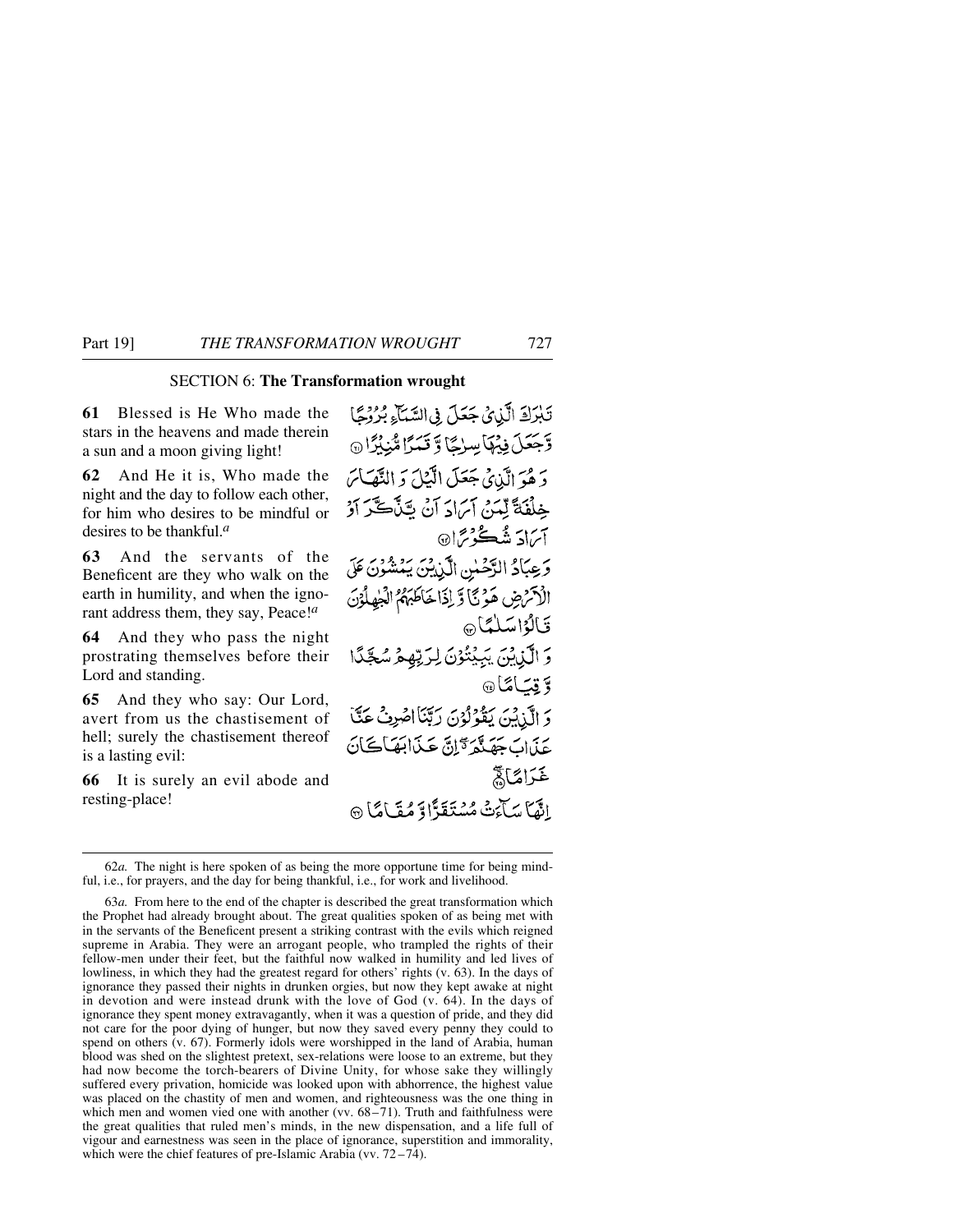**67** And they who, when they spend, are neither extravagant nor parsimonious, and the just mean is ever between these.

**68** And they who call not upon another god with Allåh and slay not the soul which Allåh has forbidden, except in the cause of justice, nor commit fornication; and he who does this shall meet a requital of sin —

**69** The chastisement will be dou-bled to him on the day of Resurrection, and he will abide therein in abasement —

**70** Except him who repents and believes and does good deeds; for such Allåh changes their evil deeds to good ones.*<sup>a</sup>* And Allåh is ever Forgiving, Merciful.

**71** And whoever repents and does good, he surely turns to Allåh a (goodly) turning.

**72** And they who witness no false-hood, and when they pass by what is vain, they pass by nobly.*<sup>a</sup>*

**73** And they who, when reminded of the messages of their Lord, fall not down thereat deaf and blind.

**74** And they who say, Our Lord, grant us in our wives and our offspring the joy of our eyes, and make us leaders for those who guard against evil.

وَ الَّذِينَ لَا يَدْعُوْنَ مَعَ اللَّهِ إِلَيْمَا أَخَرَ وَلَا يَقْتُلُوْنَ النَّفْسَ الَّذِي حَرَّمَ اللَّهُ إِلَّا بِالْعَقِّ وَلَا يَذْنُوْنِ ۚ وَحَدَبَ يَّفْعَلُ ذٰلِكَ يَلْقَ آثَامًا ۞ تُضْعَفُ لَهُ الْعَذَابُ بَوْمَ الْقَسْمَةِ وَ

يَخْلُلُ فِيَّةٍ مُّهَانَا لَمَّ

إلآدمَنْ تَابَ وَأُمَنَ وَعَيِيلَ عَبَلَاهَالِمَّا فَأُولَيْكَ يُبَيّالُ اللَّهُ سَيّاتِهِمْحَسَنْد وَكَانَ اللَّهُ عَفَوْتُمَا! دَّجِبُهِمَّا۞

دَمَنْ تَابَ دَعَيْلَ صَالِعًا فَاتَّهُ يَتْنُ الى اللهِ مَتَابًا۞

وَالَّذِينَ لَا يَشْهَدُونَ النُّهُوْمَ وَإِذَا مَرَّزَابِٱللَّغْبِ مَرَّزَاكِكِرَامَا۞ وَالَّذِينَ إِذَا ذُكِّرُوْا بِأَيْتِ رَبِّهِمْ لَمْ

بَخِرٌّ وۡا عَلَيۡهَا صُدًّا وَّ عُنۡيَا نَا۞ دَ الَّذِينَ بِقُوْلُونَ يَرَتَبْنَاهَبُ لَيْنَاهِنُّ آخ وَاجِنَا وَ ذُرِّيَّتِنَا قُدَّةَ أَعْيُنِ وَّاجْعَلْنَا لِلْمُتَّقِيِّنَ إِمَامَّا®

وَ الَّذِيْنَ إِذَآ ٱنْفَقَٰدُالَّهُ يُسۡبِرِفُوۡ الْرَكَّهُ يَقْتُرُدُا وَكَانَ بَيْنَ ذٰلِكَ قَوَامًا ۞

<sup>70</sup>*a.* Here we are plainly told that the transformation had already been wrought; the vices in which the people indulged erstwhile had been changed, to good and righteous deeds, and those who found pleasure in evil deeds now found pleasure in the doing of good. It was the soul-force of the Prophet that had wrought this miraculous transformation.

<sup>72</sup>*a.* They not only shunned falsehood but were now above everything that was vain or futile.